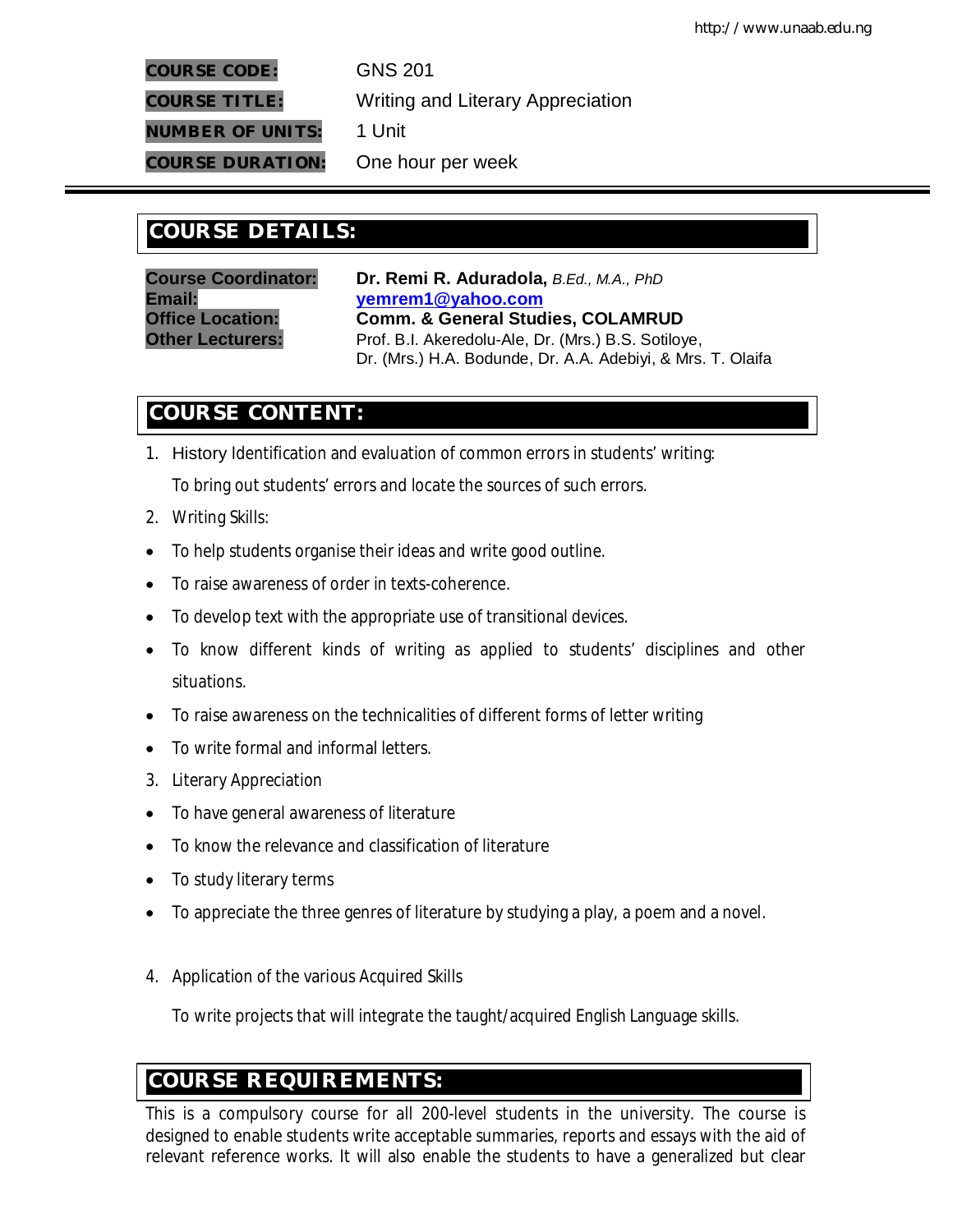awareness of the historical development of literature in the English Language. It will expose students to relevance and classification of literature and literary appreciation. Students are expected to participate in all the course activities and obtain a minimum of 75% class attendance to be able to write the final examination.

## **READING LIST:**

- 1. Akeredolu-Ale, B, B. Sotiloye, H. Bodunde, T. Azeez, R. Aduradola, P. Ayebola: *Communication Skills in English for Tertiary Institutions.* Abeokuta: Gbemi Sodipo Press Ltd. 2004.
- 2. Lagunju, .A. *Days of illusions.* Ibadan: Tomio Publishing House. 2005.
- 3. Osofisan, F. *Women of Owu.* Ibadan: University Press Plc. 2006
- 4. A good dictionary (preferably a U.K published dictionary)

# **LECTURE NOTES**

### **PART A: WRITING What is writing?**

Writing is a careful compilation of thoughts, ideas, information or speech presented on paper. It uses language in a formal and meaningful way, applicable to both the writer and the reader. Among the four skills of a language: listening, speaking, reading and writing; writing is the most tasking and challenging aspect. Ability and intelligence of the writer are clearly tested in writing. It is an important skill required in tertiary level of education.

## **Requirements for Effective writing**

- Title/topic/subject matter
- Audience decoder of a writer's information or ideas.
- Correct use of grammatical structure
- Careful use of punctuation marks
- Clarity of expression
- Logical arrangement of points in sentences and paragraph formation
- Suitable style(manner of writing)
- Correct use of language to ensure communicative interaction between the writer and the readers.

Three basic points to bear in mind for a good piece of writing include:

### **i. Composing**

Getting and organizing suitable and relevant materials for writing. The testing ground for composing is an intimate knowledge of context of writing (which considers the audience, medium and occasion of writing).

### **ii. Crafting**

 Concerns the structuring or logical arrangement of a piece of writing. This relates to the use of words to form sentences and sentences to form paragraphs which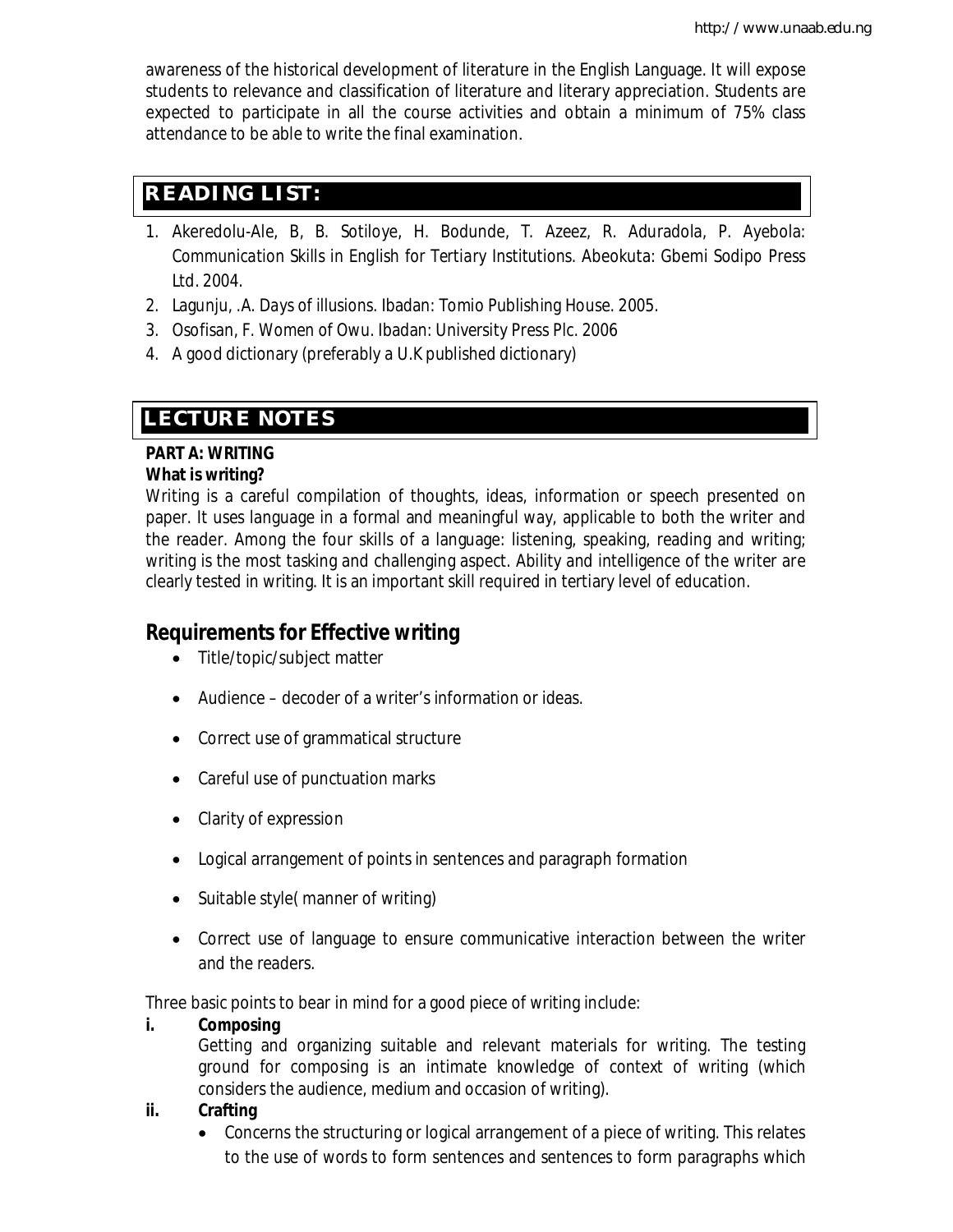are logically crafted in a piece of writing or text. To do this effectively, a writer should:

- Identify and be familiar with various forms of writing.
- Ensure proper organisations of ideas into units of expressions (sentences and paragraphs).
- Arrange information logically and coherently.
- Demonstrate accuracy in the use of words, sentences and paragraphs.
- Edit (proofread) piece of writing to ensure correctness of language and clarity of purpose or expression.

#### **iii. Communicating**

Both interactional and transactional aspects of writing are important for effective communication between the writer and the reader. Therefore, the writer must ensure that:

- Choice of appropriate style and register should be used.
- Audience of a piece of writing must be united with the purpose, content and form of writing.
- The type of writing (essay type and letter type) should be determined.

### **Planning a piece of writing**

A purposeful writing requires effective and adequate planning. An unplanned writing lacks purpose, direction and organisation. Such a piece of writing may be boring, repetitious and out of the writer's control. A good writing must achieve the goal of communication. Effective writing undertakes some pre-writing activities:

- Adequate preparation must be taken to search and collect information through literary search, survey, research interview, questionnaire, focus group discussion or through laboratory experiments.
- Undertake a brainstorming exercise by analysing the requirements of a topic and how to organise relevant information sequentially.
- Effective outlining should be done through jotting of suitable/relevant points and arranging them in the order of importance.
- Re-arrangement of relevant points to produce first draft. Thorough editing of grammatical structures, spelling, punctuation marks and vocabularies are very essential to the production of a second or final draft.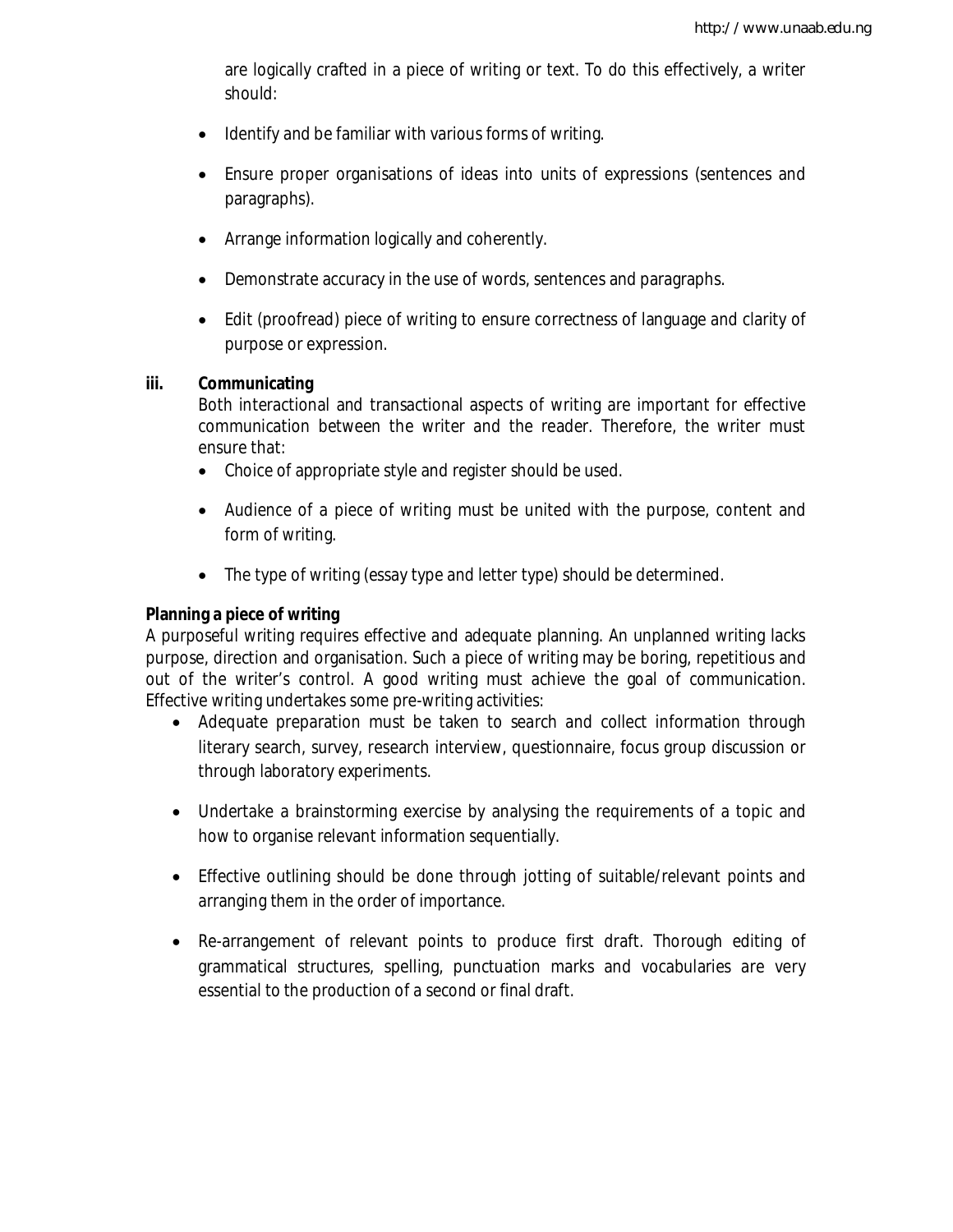#### **Parts of Essay writing**

Essay writing can be divided into three main parts:

#### **i. Introduction**

The writer introduces the topic/subject in few sentences organised into a paragraph which may contain general statement, question, definition or specific explanation. Introductory part must be catchy to capture the attention of the readers.

#### **ii. Body**

This aspect should consist of more sentences arranged into paragraphs. Every relevant point must be arranged in single paragraph with detailed explanation. A topic sentence (conveying the main idea of the paragraph) may be written in the introductory part, middle or concluding part of each paragraph.

#### **iii. Conclusion**

The conclusion expresses the summary, re-statement or emphasizes basic information or ideas in a piece of writing. Conclusion can also include recommendations and suggestions for future research or direction of a discourse.

#### **Paragraph Development**

A paragraph is a unit of expression. It consists of sentences expressing relevant ideas or information about a subject or topic. A good paragraph must possess three basic features:

### **Unity**

Every paragraph must comprise of sentences discussing same idea, information or subject. To enhance unity the rule is one topic or subject should be discussed in each paragraph. An introduction of another subject destroys the unity of a paragraph. The use of **topic sentence** promotes unity in a paragraph. It is both restrictive and precise by discussing a single subject and at the same time, providing information on the writer's intention about the topic. For example, the paragraph below illustrates the use of a single idea:

#### **The Locust**

The locust is a species of grasshopper. Locusts are found in all continents of the world except Antarctica. In Africa, there are ten species of locusts. They are very common in tropical areas, except where it is wet. Locusts live in two forms or phases as they are called: the solitary phase, and the gregarious phase. In the solitary phase, they live alone like any other grasshopper, and cause little damage. But if their numbers increase, they can become swarms big enough to darken the sky, and they are very dangerous.

#### **Compare the above with:**

The locust is a species of grasshopper. Locusts are found in all continents of the world except Antarctica. In Africa, there are ten species of locusts. They are very common in tropical areas, except where it is wet. Bees are also very dangerous and they can, as they are said to have done before, wipe off a generation of farmers. Locusts live in two forms or phases as they are called: the solitary phase, and the gregarious phase. In the solitary, they live alone like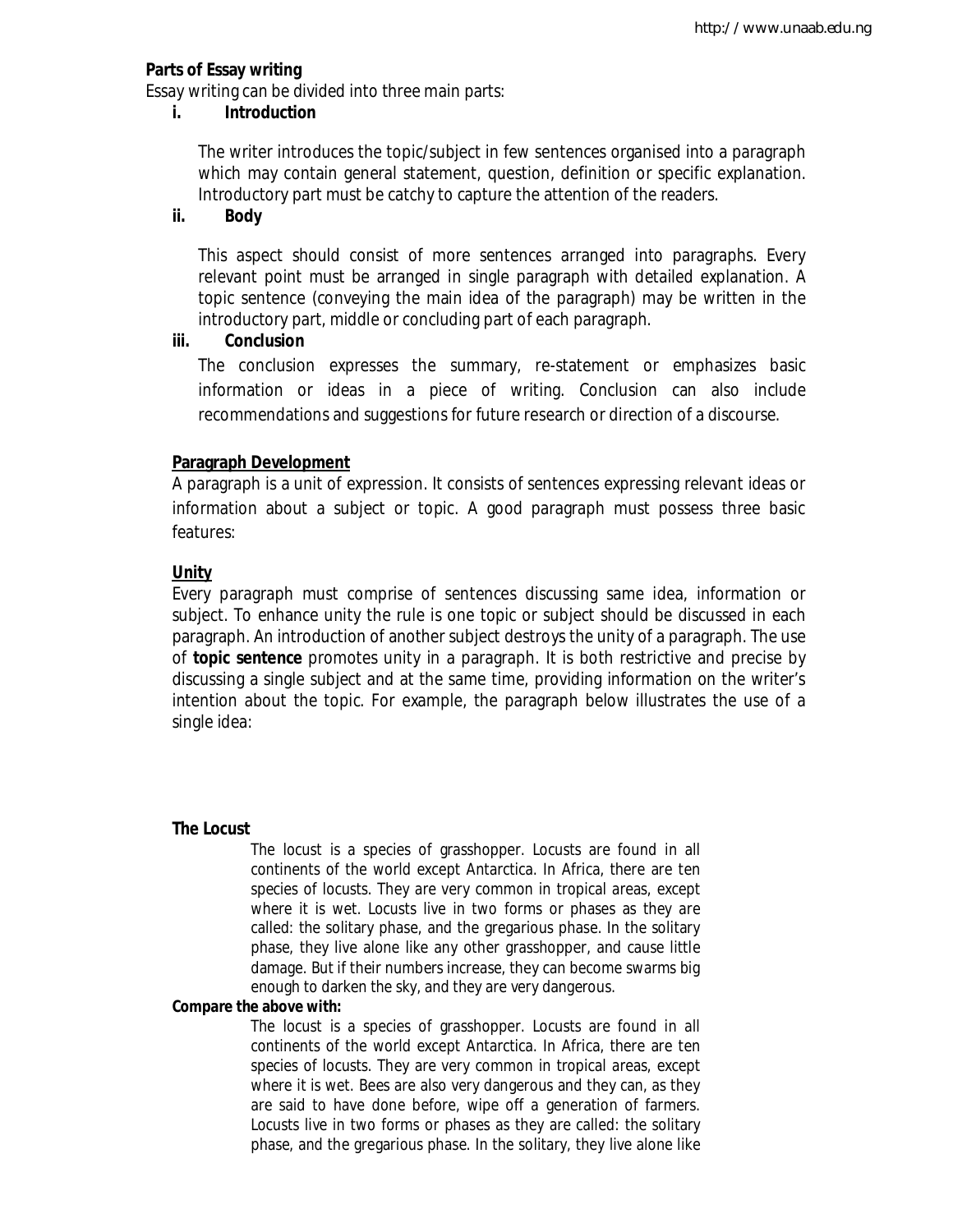any other grasshopper, and cause little swarms big enough to darken the sky, and they are very dangerous.

### **Transitional phrases/words/devices**

To achieve coherence in paragraph development, transitional words/phrases are employed. Sentences are linked together through the use of transitional words to form a paragraph and to link one paragraph to another. Linking words are also used to put ideas together and properly connect parts of a sentence. Their uses establish coherence in a piece of writing. For example, because*, as if, for, as, though, since, for the purpose, as though*, are used to indicate relationship of causes or reason(s). Moreover, also, at the same time, in the same vein, show a relationship of addition.

## **Types of Letter-writing**

There are three types of letters: formal, semi-formal and informal.

- Formal writing application for job placements, invitation letters, report writing, articles for publication, letters to the Editor. etc
- Semi-formal articles or letters to acquaintances or distant relations.
- Informal letter letters to parents, friends, family members.

Note: Basic differences between the three types of letter are reflected under **organization, opening/salutation, body, conclusion and closing.**

## **Types of Essay Writing**

A consideration of the content of writing relates significantly to types. There are five types of essay/ composition. These are:

## **1. Definitive Writing**

This is a type of writing which provides meaning(s) of words, phrases or sentences used in a piece of work/work of art. It defines clearly technical/specialised terms for reader(s) to understand. A good definition must contain:

- a concept
- the use of article a/an/the
- a class/device
- feature of the concept e.g.

A square is a figure which has four equal sides and four right angles. An atom is the smallest piece which has the same qualities and can combine with other substances.

```
NOTE
Wh-words (e.g which, who, whom, where) are used in writing definitions. 
Who is used for persons.
Which for animals and inanimate objects.
Where for places/locations.
When for time period.
```
## **2. Descriptive Writing**

A good descriptive piece create precise mental picture of events. It is imaginative and it appeals to the intellect of the reader. To write a good description:

Provides accurate details related to the topic/subject matter.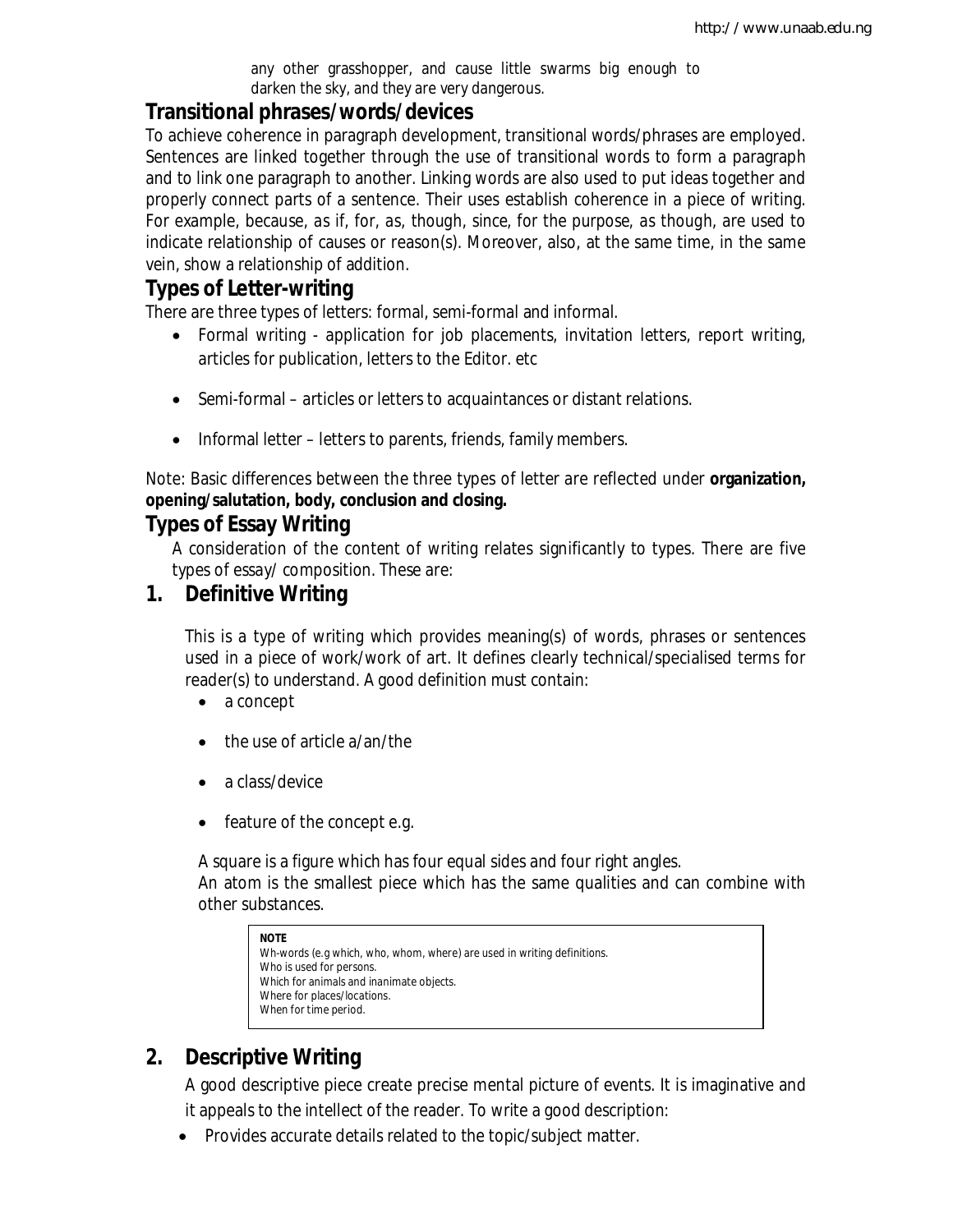- Presents ideas/information/facts that are verifiable objective not points coloured by author's feelings.
- Arranges ideas or events as they occur chronologically.
- Uses present passive verb forms e.g. **are made, are refined, are established, are formed**, etc
- Uses sequence markers/linking.

## **3. Narrative Writing**

A narrative piece provides an account of events or story in chronological order. It is interesting and close to reality. A good narrative piece uses apt descriptions and expositions.

- It uses transitional devices for proper sentence and paragraph development.
- It is commonly used in prose writing (fiction).
- It creates vivid, clear, accurate and imaginative writing. E.g. Abimbola Lagunju's *Days of Illusions* gives lucid and vivid description of events and story line.
- The simple past tense is used (e.g. failed, opted, ended, wanted and prepared, etc).
- The active form of a verb is mostly used.

## **4. Argumentative Writing**

- It is based on intelligent and clear/logical reasoning to influence/convince the reader.
- It presents balanced views on the two sides to an argument.
- It advances logical reasons in favour (support) or against a topic with supporting evidences leading to meaningful conclusion.
- It considers advantages and disadvantages of an idea.
- It evaluates action through comparison and contrast.
- It is concerned with honest presentation of facts and arguments for a proposition or opposition.

**Note: There are certain pitfalls to avoid in argumentative piece. These include; tautology, - unnecessary repetition; over simplification which may lead to distortion of facts; false comparison; attack on personality rather than ideas; over/sweeping generalization.**

## **Writing Instructions**

It gives direction about a particular thing. It can also give information on how to carry out a task or gives a recipe on how to cook a particular meal, how to bake etc.

- The instruction /direction must be clear and concise
- Use time linkers such as first, then, next, after, etc.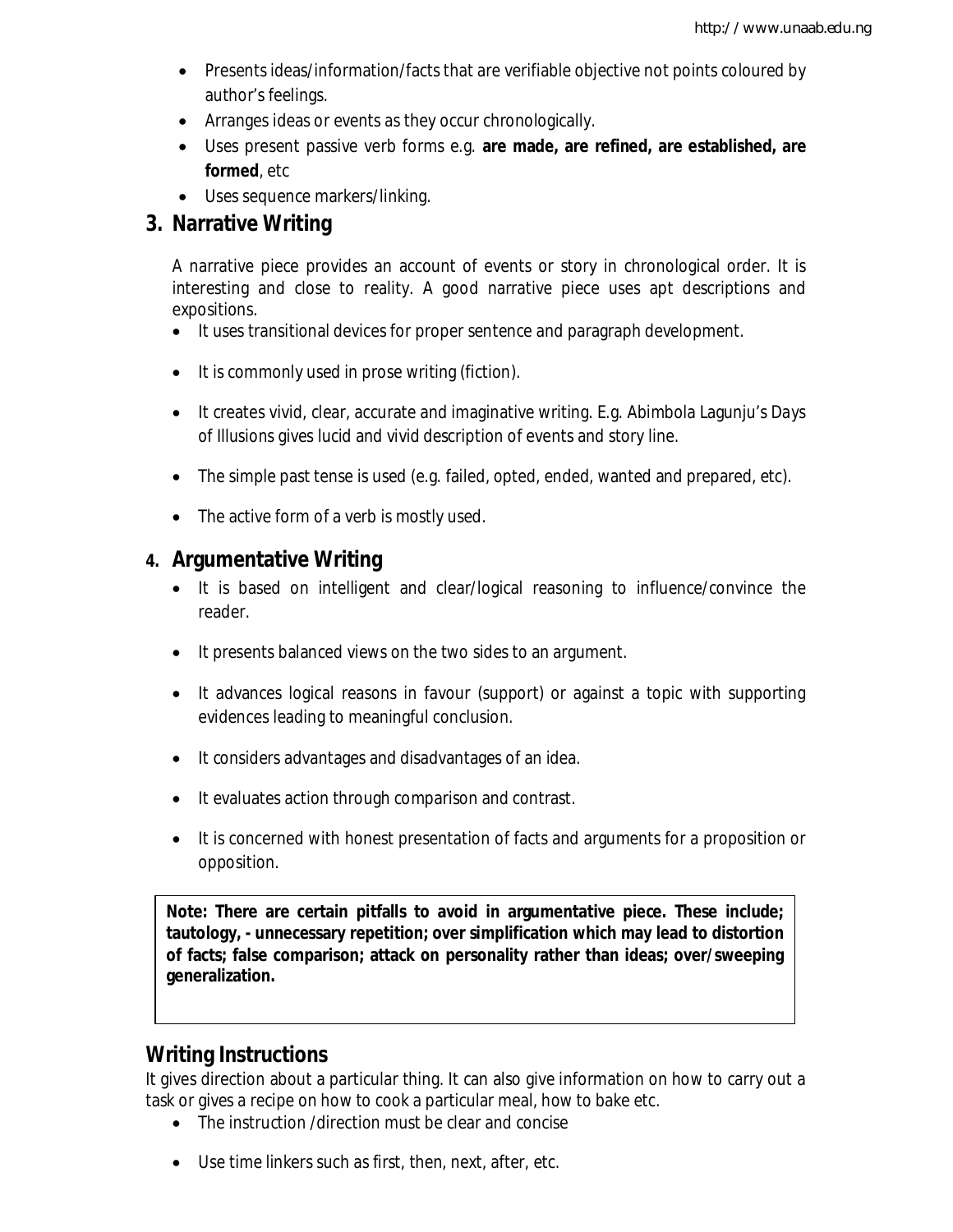- Use the imperative form.
- Include only information needed.
- Use simple language.
- Do not use subject pronouns e.g. you

## **Report Writing**

- Gives accounts of events, investigations, research and incidents.
- It requires effective communication.
- Simplicity and coherence are its focus.

## **Types of Report Writing**

- Eye witness accounts to the police, report of burglar or fire incident.
- Work reports, may be progress, final or one-time report. Investigative reports are divided into technical and non- technical reports. Under technical type, we have (1) Laboratory report and (2) Project report e.g. Dissertation or Thesis writing, while term paper is a type of non-technical report.

## **Features of Report Writing**

- **Introduction** gives the background of the topic, aims and objectives of the report, limitations of study, methodology and arrangement of topics/chapters in the report.
- **Body** contains sections and sub-sections of materials gathered and organized to support the writer's point of view. Transitional devices are used to connect sentences and paragraphs together.
- **Recommendations** are the writer's suggestions based on observations made on the field or in the laboratory.
- **Conclusion** brief summary of the report stating the main points of the findings.

### **Contents of Report writing**

- **Term paper**
- **Preliminaries**
- **Title page**
- **Dedication page**
- **Table of contents**
- **Acknowledgements**
- **Preface**
- **Abstract**
- **Body**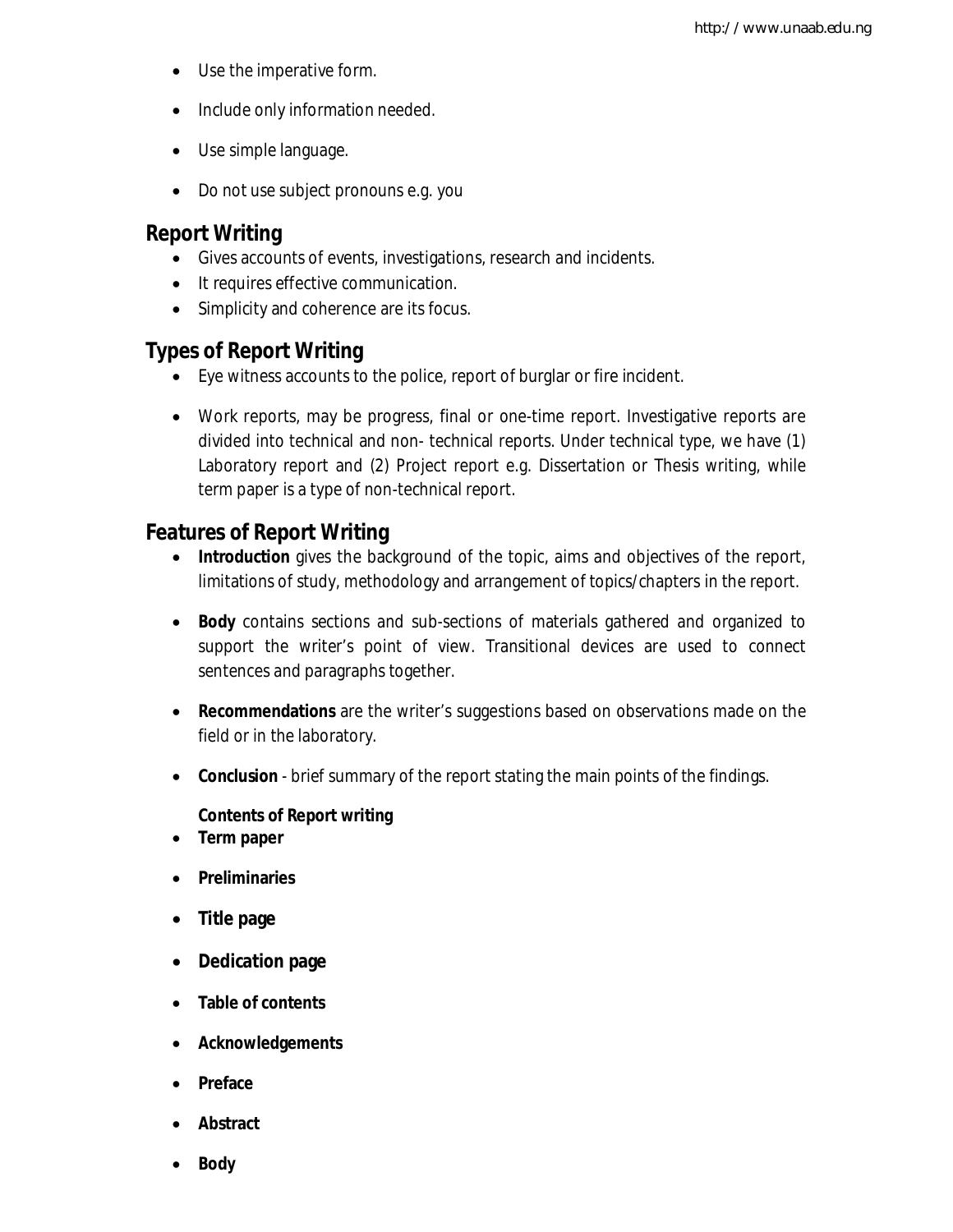- **Introduction**
- **•** Background
- **Body of the work divided into chapters.**
- **Ending Part**
- **Conclusion**
- **Bibliography/References**
- **Appendices.**

### **LABORATORY REPORT**

- **Preliminaries**
- **Title page**
- **Table of contents**
- **Abstract**
- **Body**
- **Introduction, Background, materials, Results, Discussion.**
- **Ending Part -Conclusion, References.**
- **Project Report**
- **Preliminaries** -Title, Dedication, Table of contents, Acknowledgements, Preface, Abstract.
- **Body** -Introduction, Body divided into chapters, sections and sub-sections.
- **Ending Part** -Recommendation, Conclusion, Bibliography/ References, Appendices.

## **PART B LITERARY APPRECIATION**

### **What is Literature?**

- There are many definitions/ meanings of the word "literature".
- Any printed/written work on any subject is literature. For example, English/French Literature, history of the Yoruba people, works of Shakespeare etc.
- Imaginative work of art which may be oral, written or dramatised.
- Creative (artistic) and aesthetic use of words. e.g. poetry, drama or prose.
- Recreates life through an invention of characters and events. For example, *Animal Farm* by George Orwell is concerned with human behaviour characterised by animals.

# **Relevance/Benefits of Literature**

Literature is a subject on the curriculum.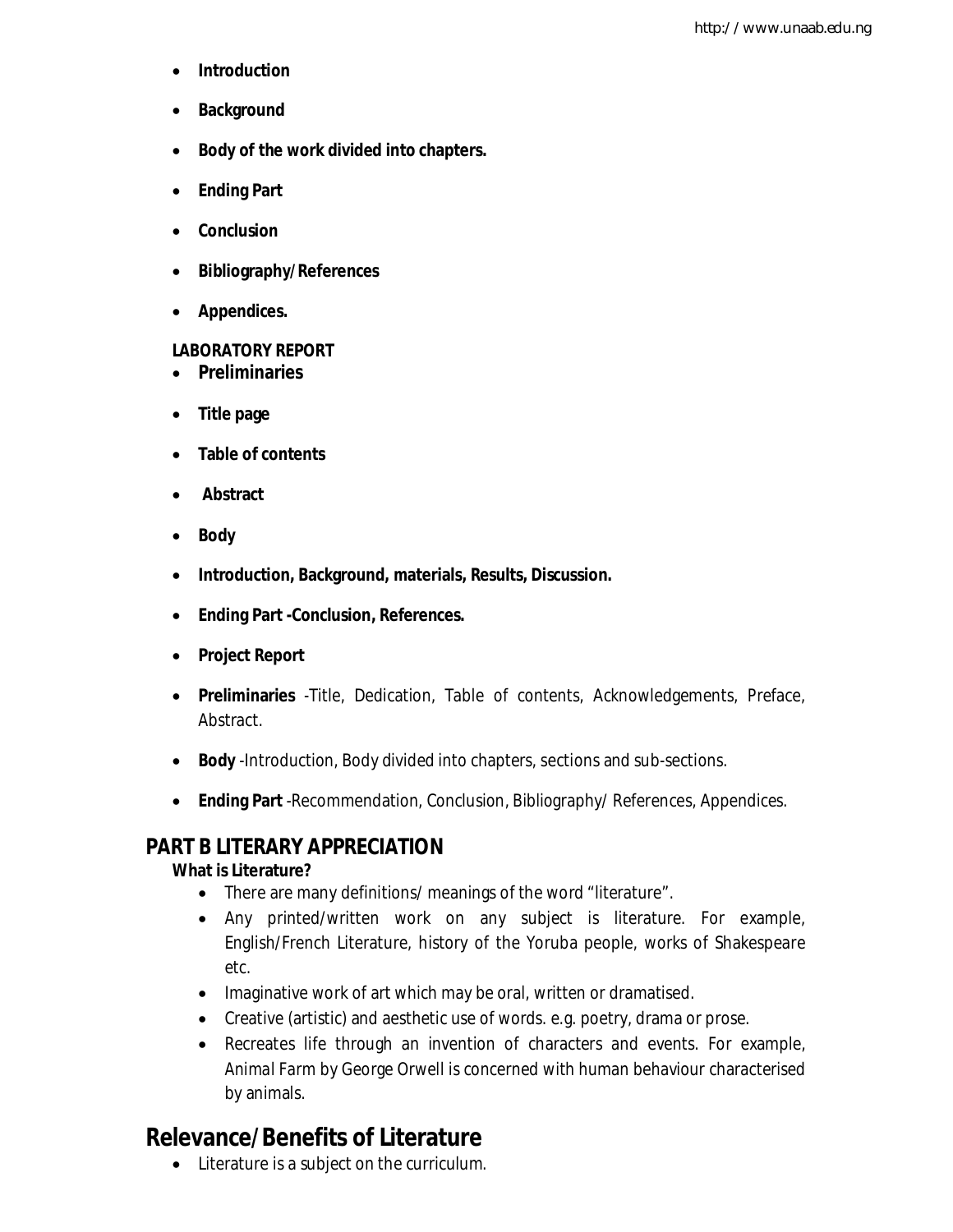- It expresses ideas and information on every subject area. For example, religion, philosophy, culture, morality, marriage, health. e.t.c.
- It performs aesthetic function (relates significantly with beauty, entertainment and pleasure).
- It performs didactic function (useful in teaching morals) e.g. children literature/stories.
- It performs ideological function by projecting political views/policies through the medium of literature. E.g. Orwell's *Animal Farm* satirizes communist "principle of equality".
- It uses language in a special way and enhances improvement for effective communication.
- It aids the development of critical thinking.

## **Classification of Literature**

**Kind** – (i) Popular literature is a kind of literary work which develops from folk

tradition/culture and meant for entertainment e.g. Mills and Boon, Pacesetters.

(ii) Canonical/Serious Literature is a kind of scholarly work. It engages the mind of the reader with issues relating to humanity e.g. *Kongi's Harvest* by Wole Soyinka.

- **Medium** speaks of the presentation of literature through oral, written or dramatized form.
- **Oral literature** (orature) is a spoken or unwritten form e.g. "oriki" (praise name), poetry, proverbs, folktales, myths, incantations. e.t.c.
- **Written literature** refers to literary expressions codified graphically into prose, drama and poetry e.g. Chinua Achebe's *Things Fall Apart* and *Arrow of God*; Lekan Oyegoke's *Broken Ladders* and *Ill Winds* are all prose forms.
- Dramatized form may be spoken, written or mimed e.g. Soyinka's *The Trials of Brother Jero* and *Jero Metamorphosis* are dramatized forms of literature.

**Region** classifies literature into geographical (regional) location e.g. African literature embraces works written by either Africans or non Africans about Africa e.g. Walter Rodney's *How Europe Underdeveloped Africa* is a regional literature written by a non-African person; South African literature is a literary work written about South Africa etc. There is a difference between **Literature–in–English** and **English literature.** The former is referred to as any literary piece written in the English language, while the latter is a literature of the British people.

**Genres/forms of Literature**. The three literary forms/structures are:

- Prose narrates or describes events or character in written or oral expressions.
- Drama presents a story through action by actors.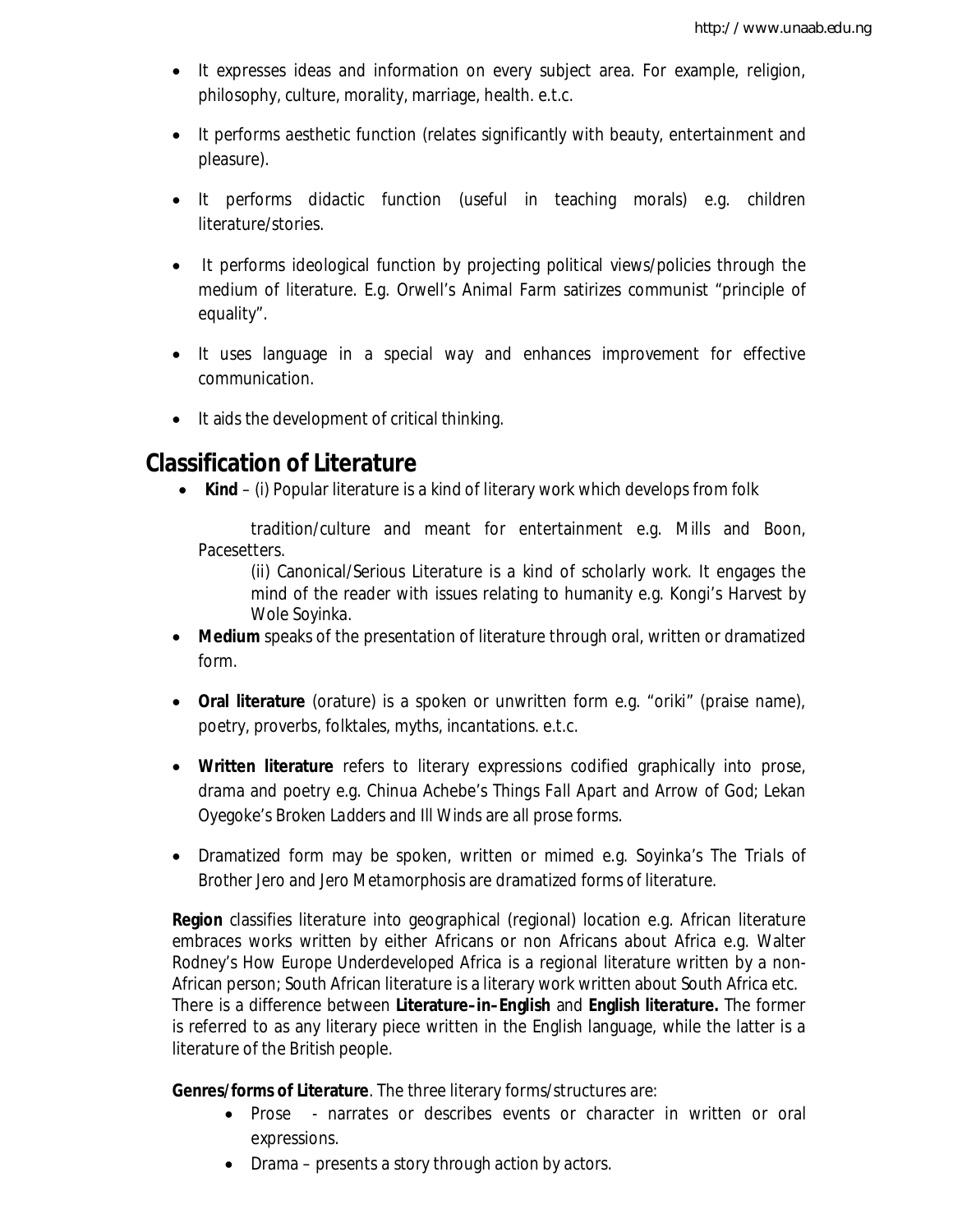Poetry – uses figurative language to create emotion and imagination.

# **Elements of Literature**

- **Plot** sequence of events through exposition, complication, climax and resolution. Types of plot include: comic/satirical/tragic/loose/connected/complex/romantic.
- **Subject matter** what the story is all about( summary of events)
- **Theme** central idea presented in a literary work.
- **Characters** represent human qualities or persons in a dramatic or narrative piece. There are different types of characters – **flat, stoic, round, protagonist, antagonist, major, minor and deuteroganist characters**.
- **Characterization** the act of assigning roles or human qualities to characters in a literary piece. E.g. Achebe assigned certain roles to Okonkwo in *Things Fall Apart*, which reveal his human qualities and eventually lead to his rise and fall.
- **Point of View/Narrative Technique** is the mode of presenting the events of a story. There are four types of point of view: **The Omniscient point of view, First person point of view, Third person point of view, and Limited point of view.**
- **Style** the artistic expression or manner of presentation peculiar to a writer and the period of writing. The writer's peculiarity is shown in his diction, tone and mood.
- **Setting** refers to the place and time where events of a story take place e.g. the setting (place) of Femi Osofisan's play *Women of Owu* is Abeokuta.
- **Language** a medium of expressing literature. Some writers use simple language comprehensible to all literate minds, while some other use language in a specialised way. Language of poetry is usually symbolic and a vehicle of imagination. A prose writer also uses language to create vivid narration or description of events.

Other elements of literature include **atmosphere, tone, vision, allegory and structure. Literary Terms**

**Prose** can be classified into:

- **Size** the novel is a narrative with sufficient length to make up a volume or series of events. For example, **Novelette** – a short novel not more than 30,000 words; **Novella**  is an Italian term for a piece of novel with same size and a **short story** which contains 1,000 to 1,500 words equally expressed in anthologies.
- **Fiction** imaginative stories which are usually untrue.
- **Faction** blends real events and characters with untrue/imagined types.
- **Non – fiction** are real or true stories /events e.g. biography, autobiography, diary, memoir.

**Drama** has three major types:

**Comedy** - has a happy ending e.g. The *Trials of brother Jero.*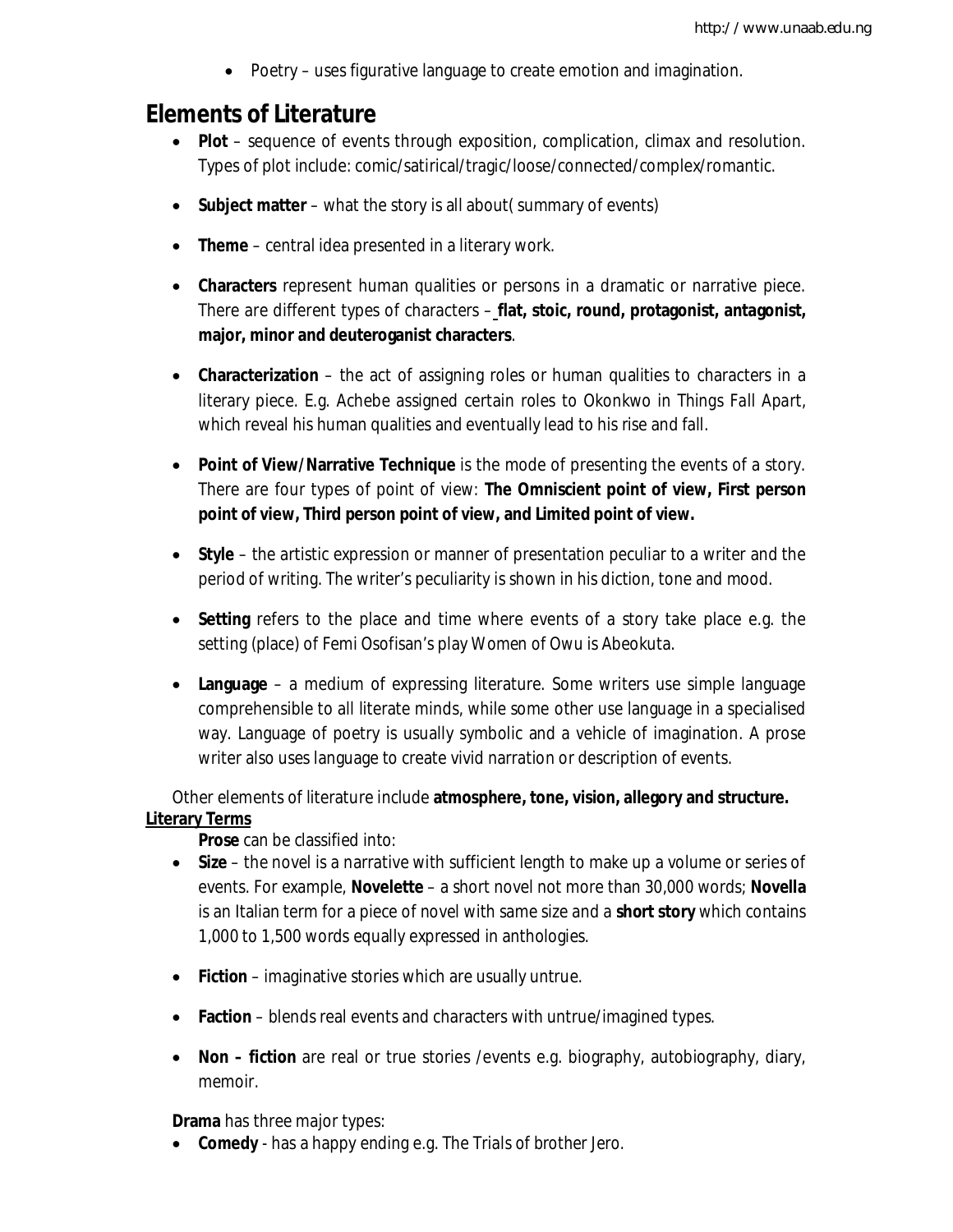- **Tragicomedy** a serious drama which ends happily e.g*. After the Flood.*
- **Tragedy** a serious drama that ends sadly e.g. Shakespeare's Romeo and Juliet.
- **Travesty** is a humorous play which contains exaggeration.
- **Character drama** focuses on character in a play rather than events e.g. Shakespeare's Macbeth.
- **Situation dram**a concentrates on events with few characters e.g. **Melodrama** (sensational play which ends happily) and **Farce**, a funny play which evokes laughter.
- **Mime** gestural play without words.
- **Dance drama**  uses dances and songs to communicate.

**Pantomime** Christmas play accompanied with dances and silent songs e.g. "Father Christmas" shows are used to express narrative situations.

Other types of drama include: **morality plays, mystery plays** (religious type), **opera** (musical drama) e.g**. soap opera** – serialised radio or television drama presented in episodes e.g. **Super Story** and **Binta and Friends** are television drama pieces.

Poetry uses figurative language to express feelings or experiences, written in verses or metrical patterns. There are different forms of poetry e.g. **narrative poems, dramatic poems, dramatic monologue, lyrical poems** and **free verse.**

**Poems** come in different types. For example:

**Epic poem** – imaginary/historic/legendary poems

**Folk** epic are oral poems of traditional societies .e.g. **Ijala**, hunters' poetic rendition, Incantation etc

**Literary epic** – a written form of epic divided into cantos - major division.

**Ballad** – a poem that tells a story and can be sung.

**Folk Ballad** is oral/ indigenous poem without specific number of persons.

**Literary ballad** – a written poem credited to a particular person/poet.

**Sonnet** - a poem of fourteen lines, sung in a rhyme.

**Elegy/dirge** – a poem that expresses sorrow or lamentation.

**Ode** – a long lyrical poem.

**Lullaby** - a song rendered to lull children to sleep.

**Panegyric/Eulogy** – a poem of praise or celebration.

## **Features of Poems**

**Rhythm –** it is a wave-like sound.

**Metre** – syllables divided into sounds.

**Alliteration** – repetition of an initial sound (consonant or vowel).

**Assonance** repetition of similar sounds in the middle or at the end of a line

**Consonance** – repetition of consonant sounds.

**Rhyme** – identical sounds.

**Verse** – metrical line written in regular metre and end rhyme (**rhymed verse**), in ten syllables lines which runs without end rhymes (**blank verse)** or in polyrhythmic verse (**free verse**) without recurrent or regular metrical form.

**viii. Stanza** – Recurring group of lines. E.g. couplet (two rhyming lines with equal length), septet – a stanza of seven lines; triplet/tercet-three rhyming lines; Quintet – stanza of five lines, Quatrain a stanza of four lines; sestet and octave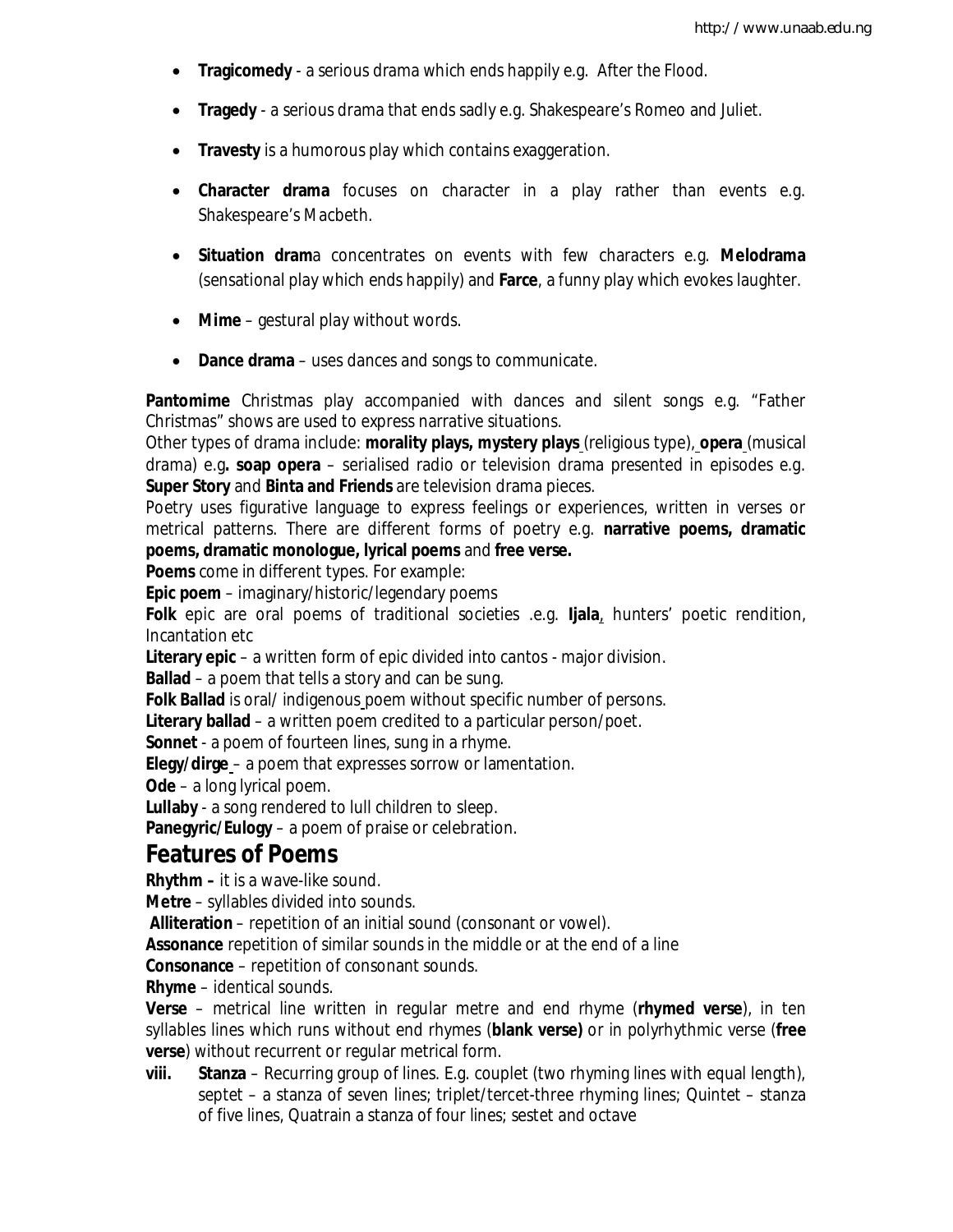- **Ix Figurative expressions**  Simile likening of two things using like: Metaphor direct likening of a person with an object. Personification is assigning human qualities to inanimate objects. Hyperbole is exaggeration or overstatement.
- **x Euphemism** a mild expression used to pass unpleasant information. Irony opposite of what is intended.
- **Xi Synecdoche** a part representing a whole.
- **Xii Litotes** is an understatement which avoids the affirmative.
- **Xiii Metonymy** calling a thing by a name related to it.
- **Xiv Allusion** is an indirect reference to something that is popularly known.
- **Xv Oxymoron** two opposite words placed side by side.
- **Xvi Antithesis** is a contrast created by the use of two opposing words or ideas.
- **Xvii Paradox** is an absurd but truthful assertion.
- **Xviii Epigram** is a witty saying.
- **Xix Pun** is a play of words with a satirical/ironic intention.
- **Xx Allegory** symbolic meaning.

Others include: **Innuendo** (insinuation); **Onomatopoeia** (use of sounds), **Sarcasm**, **Anticlimax**,

**Rhetorical question**, **Analogy**, **Epithet** etc.

## **REFERENCES**

Akeredolu-Ale, B., B. Sotiloye, T. Azeez, H. Bodunde, P. Ayebola and R. Aduradola (2004) *Communication Skills in English for Tertiary Institutions. Abeokuta: Gbemi Sodipo Press Ltd.* 

Ajileye, S. (1998) "Essay Types" In Adegbija E (ed.) *Effective Communication in Higher Education: The Use of English.* Ilorin: General Studies Unit, University of Ilorin.

Asaolu, A. O. (1993) *Use of English and Functional Communication.* Ado-Ekiti: Petoa Educational Publishers.

Allen, R. E. (ed.) (1991) *The Concise Oxford Dictionary of Usage*. Oxford: Oxford University Press.

Allen, W. S. (1959) *Living English Structure: A Practice Book for Foreign Students.* London:

LongmanGroup Ltd.

Babatunde, S.T. (1998) "Developing Effective Writing Skills: Basic Requirement" in Adegbija, E, (ed.) *Effective Communication in Higher Education: The Use of English.* Ilorin: General Studies Unit, University of Ilorin.

Banjo, L. A. and S. O. Unoh (1976) *Effective Use of English: A Developmental Course for Colleges and Universities.* Nigeria: Thomas Nelson Ltd.

Bodunde, H.,R. Aduradola, B. Akeredolu-Ale, P. Ayebola, B. Sotiloye and T. Azeez (2005) *Communicative English Practice.* Abeokuta: Department of General Studies.

Chalker, S. ((1992) *A Student's English Grammar Workbook*. England : Longman Group Ltd*.*

*D*are, S. (2000) *English for Every User*. Ago Iwoye: CESAP, Ogun State University.

Dudley-Evans, T. (1985) *Writing Laboratory Reports*. Australia: Nelsong

Jordan, R. R. (1980) *Academic Writing Course: Collins Study Skills in English.* London: Collins.

Jowitt, D. and S. Nnamonu (2002) *Oral English for Secondary Schools.* Ibadan: Spectrum Books Ltd.

Lynda, Tony (1983) *Study Listening: Understanding Lectures and Talks in English*. New York: Cambridge University Press.